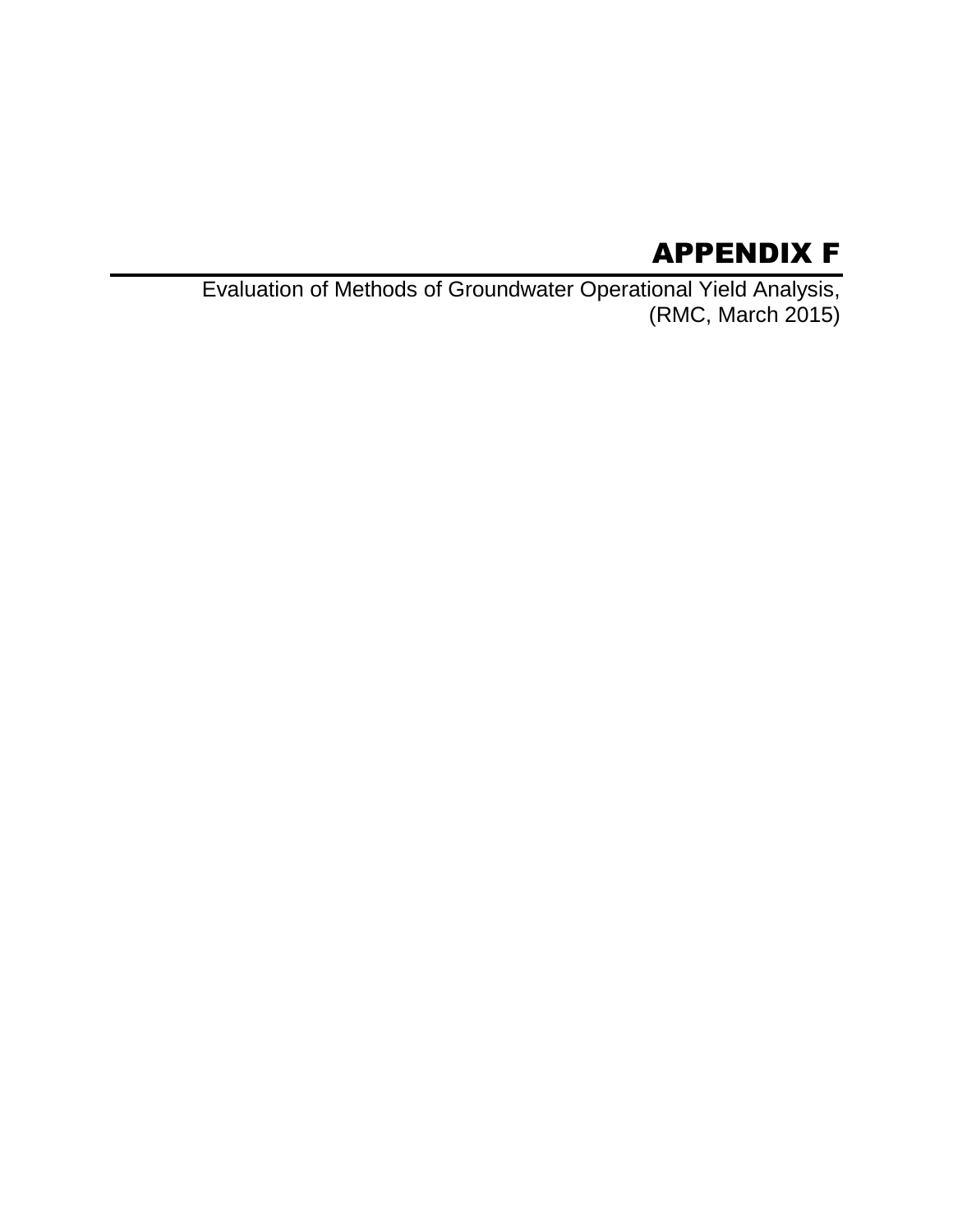# **DRAFT Technical Memorandum**



|                                      | Subject: Evaluation of Methods for Groundwater Operational Yield Analysis |  |  |  |
|--------------------------------------|---------------------------------------------------------------------------|--|--|--|
| <b>Prepared For:</b> City of Modesto |                                                                           |  |  |  |
|                                      | <b>Prepared by:</b> Christy Kennedy, PE., PG, CHG                         |  |  |  |
|                                      | <b>Reviewed by:</b> Leslie Dumas, PE                                      |  |  |  |
|                                      | <b>Date:</b> March 26, 2015                                               |  |  |  |
|                                      | <b>Reference: 0148-002.00</b>                                             |  |  |  |

This Technical Memorandum (TM) is organized by the following sections:

- Background and Objectives
- Overview of Operational Yield Methods
- Methodology Evaluation
- Findings and Recommendations

# **1 Background and Objectives**

The City of Modesto (City) is interested in updating their 2007 groundwater operational yield analysis that was prepared as part of their 2005 Urban Water Management Plan. The operational yield analysis estimated the amount of groundwater that can safely be extracted from the Modesto Groundwater Subbasin without causing adverse impacts and is attributable to the City's water service area. This TM has been prepared to evaluate potential methods for updating this yield analysis for inclusion in the City's upcoming Water Master Plan Update and 2015 Urban Water Management Plan. The objectives for this evaluation are to:

- Research and summarize industry-standard methods for calculating groundwater operational yield estimation;
- Evaluate and rank the various methods (including keeping and reusing the existing operational yield analysis); and
- Recommend an approach for operational yield estimation and provide a cost estimate for such work.

# **2 Overview of Operational Yield Methods**

Operational yield, which can also be thought of as the amount of groundwater supply available for extraction and use within a specified area, can be calculated using a variety of methods. Definitions for operational yield, sustainable yield, and safe yield were developed for the City during the 2005 UWMP  $development<sup>1</sup>$  and are included herein:

**Operational Yield** – is a volume or quantity (typically in acre-feet) of local groundwater withdrawn on an annual average basis from a pre-defined area (i.e. sphere of influence) that does not exceed the long-term annual average recharge rate of the local aquifer(s) from which the groundwater is being pumped. An individual agency's proportionate share of the calculated operational yield can be

-

<sup>&</sup>lt;sup>1</sup> 2007 Memo: FINAL – Discussion on Operational Yield for the 2005 Urban Water Management Plan. February 1, 2007.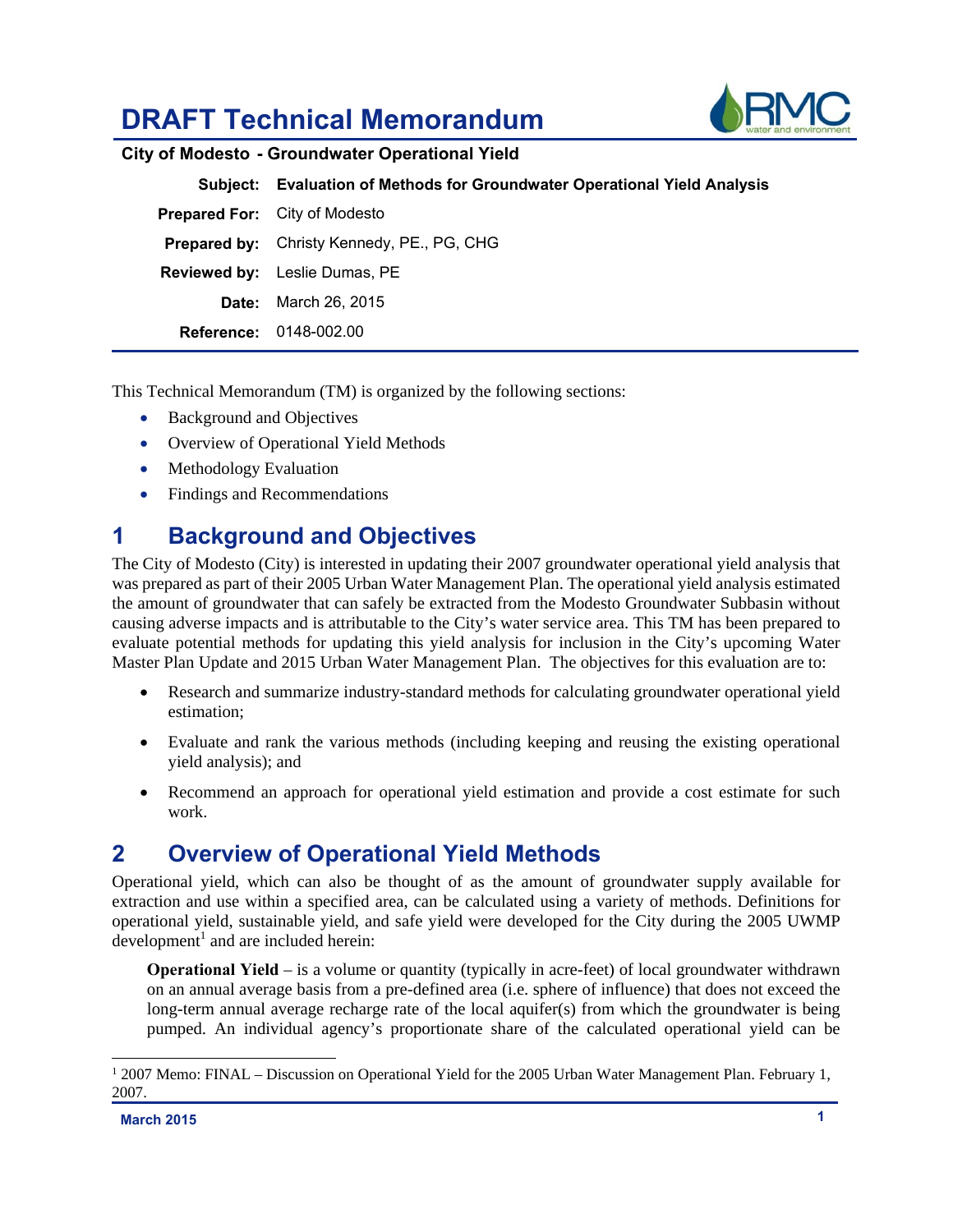determined a number of ways. Two examples include basing the yield on factors such as population or acres served, or on the quantity of groundwater pumped compared to the total operational yield available for extraction.

**Sustainable Yield** – is similar to operational yield, but applies to an entire groundwater basin or subbasin and applies to all of the entities pumping from it as a whole, rather than just a localized area and a specific agency.

**Safe Yield** – is everything defined for sustainable yield, but also includes other considerations beyond just a quantity of water extracted or recharged, such as its quality and potential surface subsidence issues. Safe yield can be defined as the maximum amount of water that can be pumped without creating any long-term undesirable results.

The purpose of this TM is to evaluate and compare methods for developing an updated operational yield estimate for the City of Modesto's contiguous water service area and sphere of influence; therefore, operational yield is the focus rather than sustainable or safe yield estimation.

Through a literature review, Internet search, and surveying of (by phone) a few water agencies within California, it was determined that there are four general categories of methods for developing operational yield. These categories are as follows:

- Comparative analysis
- Data approach
- Model approach
- Hybrid approach

The categories can also be defined by their level of specificity. As you move from comparative analysis through the data approach to modeling – there is a higher and higher degree of information and specificity to the overall groundwater budget estimate and yield estimate (and, correspondingly, with the requisite data required for the analysis and associated costs to conduct). Table 1 describes the various approach methods for calculating groundwater yield and provides examples of where they have been successfully used.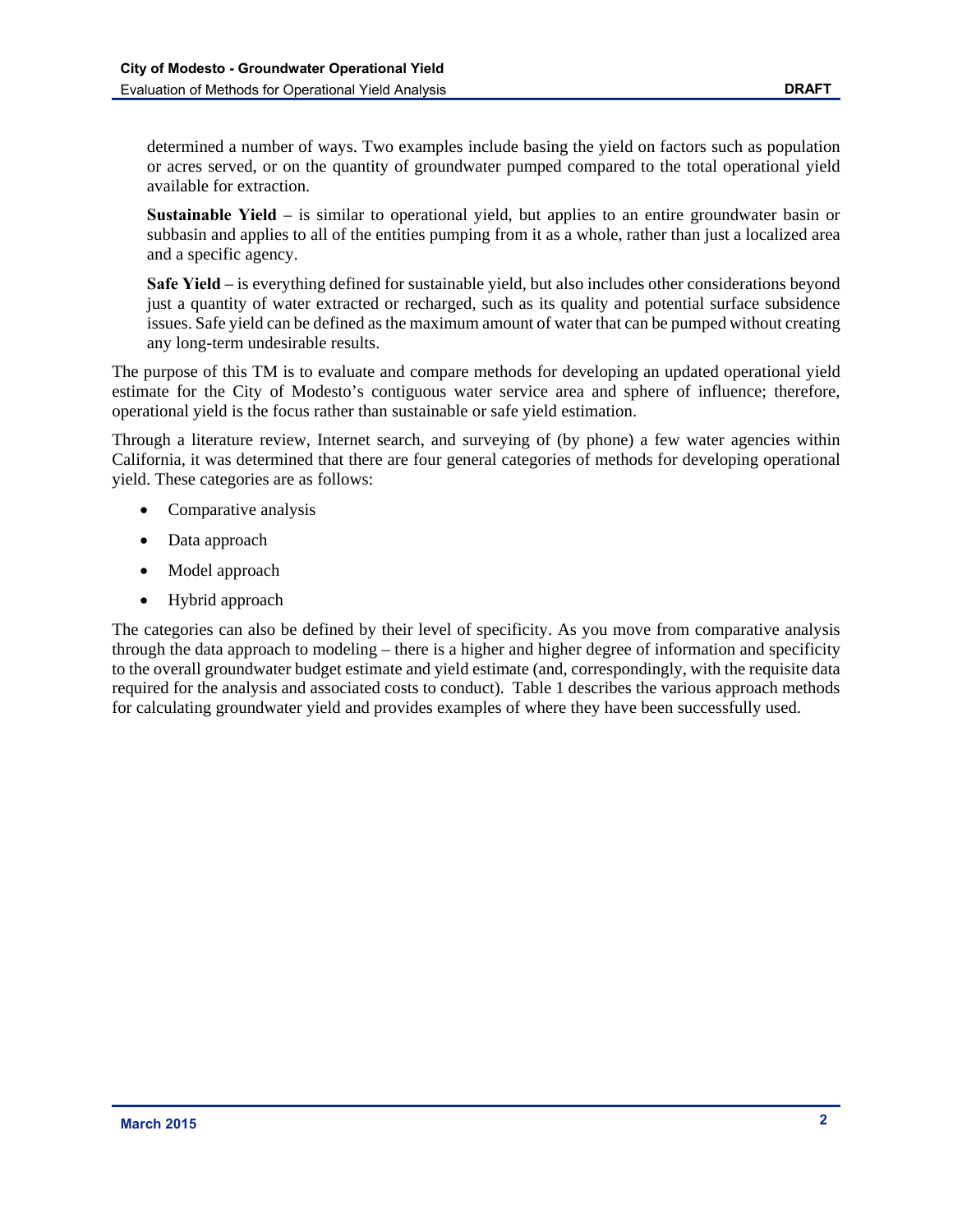| <b>Approach</b><br><b>Methods</b>         | <b>Description</b>                                                                                                                                                                                                                                                                     | <b>Examples of Use</b>                                                                                                  |
|-------------------------------------------|----------------------------------------------------------------------------------------------------------------------------------------------------------------------------------------------------------------------------------------------------------------------------------------|-------------------------------------------------------------------------------------------------------------------------|
| Comparative<br>Analysis                   | Looks at pumping and current water levels as<br>compared to historical pumping and corresponding<br>water levels.                                                                                                                                                                      | 2007 Modesto<br><b>Operational Yield</b><br>Analysis                                                                    |
|                                           |                                                                                                                                                                                                                                                                                        | Patterson Groundwater<br><b>Supply Evaluation</b>                                                                       |
| Data<br>Approach                          | A quantitative analysis of groundwater budgets<br>(including operational yield) using the groundwater<br>budget equation. All inflows and outflows<br>accounted for using simple analytical tools such as<br>spreadsheets for accounting. Also referred to as a<br>"conceptual model". | <b>Eastern Municipal Water</b><br>$\bullet$<br>District (Canyon Basin)<br>Fresno Groundwater<br><b>Banking Analysis</b> |
| Modeling<br>Approach                      | Uses an existing groundwater model to obtain the<br>groundwater budget information and extract                                                                                                                                                                                         | Pajaro Valley<br>Salinas Valley                                                                                         |
|                                           | operational yield analysis. Model platforms are<br>typically MODFLOW or Integrated Water Flow<br>Model (IWFM).                                                                                                                                                                         | SF Peninsula (South<br>Westside GW Basin)                                                                               |
|                                           |                                                                                                                                                                                                                                                                                        | Riverside Public<br>Utilities/Western<br><b>Municipal Water District</b>                                                |
|                                           |                                                                                                                                                                                                                                                                                        | Sonoma County Water<br>$\bullet$<br>Agency (Sonoma Valley<br>and Santa Rosa Plain<br>Groundwater Basins)                |
| Hybrid<br>Approach<br>(Model and<br>Data) | Uses a hybrid approach including some analytical,<br>modeling and historical comparison for calibration                                                                                                                                                                                | Sacramento Water<br>$\bullet$<br>Forum (North American<br><b>River and Cosumnes</b><br>GW Basins)                       |
|                                           |                                                                                                                                                                                                                                                                                        | Kings Basin<br>Eastern Municipal Water<br>District (Hemet-San<br>Jacinto Basins)                                        |

|  |  |  | <b>Table 1: Methods to Groundwater Yield Analysis</b> |  |  |
|--|--|--|-------------------------------------------------------|--|--|
|--|--|--|-------------------------------------------------------|--|--|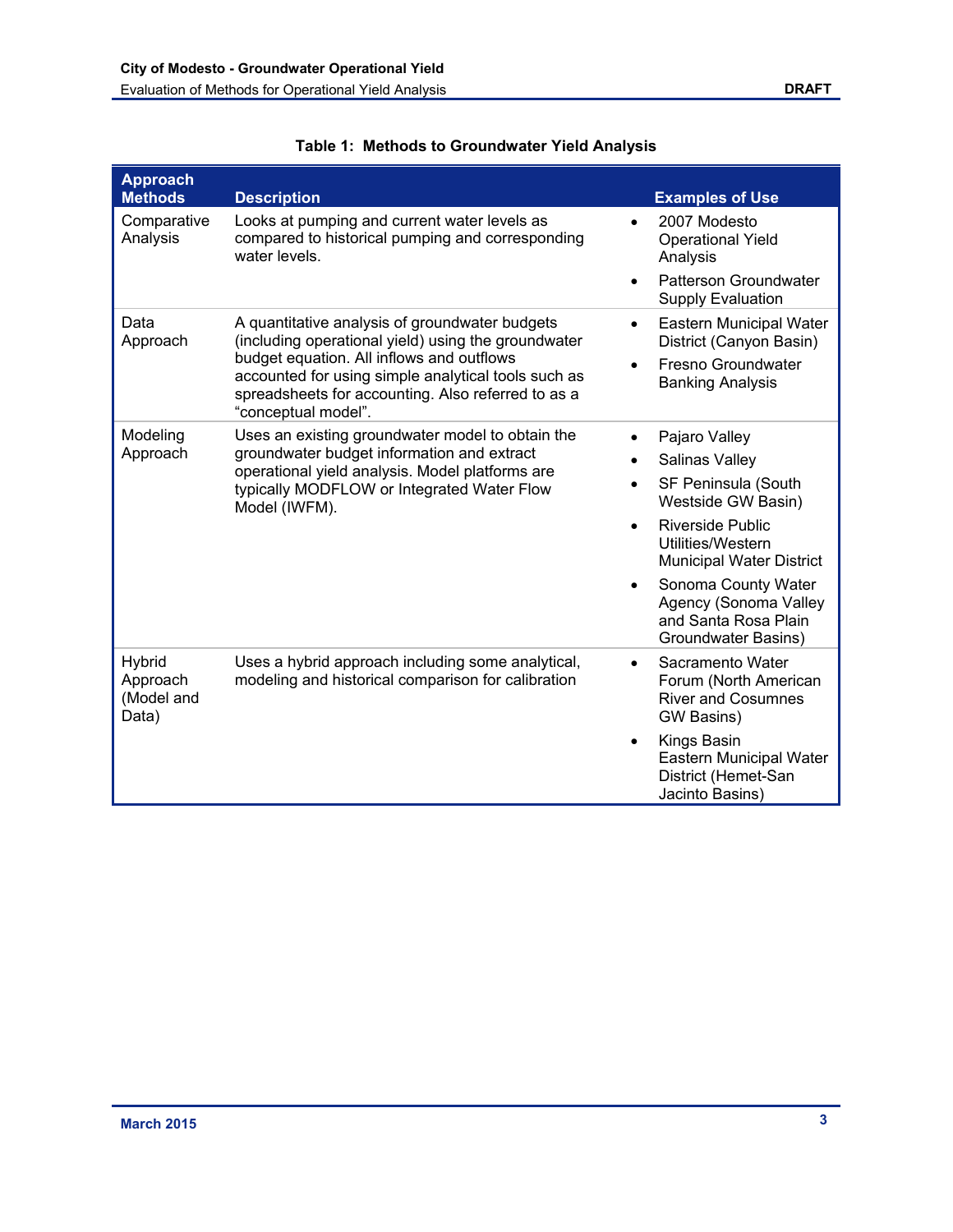# **3 Methods Evaluated**

The following section describes the various approach methods in more detail and evaluates them based on the following criteria:

- Data required to conduct the analysis and whether the data are readily available
- Frequency of the method used, specifically northern California
- Challenges to conducting the recommended method
- Resources required to implement the recommended method

### **3.1 Comparative Analysis**

Comparative analyses can be used when extensive groundwater basin characteristics data are not readily available, when a calibrated and verified numerical groundwater flow model does not exist, or when the groundwater basin is not complex. The City completed a comparative analysis of the operational yield in its service area in 2007 to develop an estimate of groundwater supplies for its 2005 Urban Water Management Plan. When it developed this initial groundwater operational yield estimate, the City intended to complete "a more comprehensive, hydro-geological groundwater yield study in the upcoming fiscal year where more resources can be devoted to the task of quantifying the City's groundwater operational yield."

The City's initial operational yield estimate was calculated based on historical groundwater pumping rates, response changes in groundwater elevations, and local hydrogeology. Historically, the City's supply was solely dependent on groundwater, and prior to 1995 (when surface water supplies were brought online), a cone of depression had formed under the City. When surface water deliveries began in 1995, groundwater elevations began to rise, correcting the temporary overdraft conditions. Based on these pumping-response data, the City selected a minimum groundwater elevation of 40 feet above sea level (ASL) in its 2007 analysis as the lowest elevation the City would allow groundwater to reach. By establishing this minimum allowable groundwater elevation, the City was able to estimate a conservative operational yield and associated groundwater pumping volume that could be utilized without resulting in overdraft conditions. An update to this analysis can be conducted using groundwater pumping and elevation data obtained since 2005 along with new hydrogeologic information incorporated into the USGS' recent model update.

Data required for a comparative analysis includes, at a minimum, the current rate of extraction and corresponding groundwater levels, along with the historical rate of extraction and groundwater levels. For the City's 2007 analysis, SCADA information was used to determine the annual groundwater extractions from the Modesto, Turlock and Delta-Mendota Subbasins. In addition to the use of empirical data for a comparative analysis, criteria must be set for an allowable minimum groundwater elevation. This minimum groundwater elevation must establish a conservative operational yield that ensures the associated groundwater pumping should not result in an overdraft condition. In order to set an appropriate threshold, data regarding basin trends, such as the existence of cones of depression and at what corresponding groundwater elevations induced, must be obtained. Typically, this information can be found within the California Groundwater Bulletin 118 for the specific basin or subbasins. By plotting groundwater extractions as compared to groundwater levels, a groundwater decline rate can be extrapolated from the slope of the line imposed on the data points. The slope of the line corresponds to a rate of groundwater extracted over the area of interest for the operational yield, and is the estimated operational yield factor. Using the minimum allowable groundwater elevation, in conjunction with the operational yield factor, provides the associated operational groundwater yield.

The comparative analysis is the least sophisticated method of determining operational yield; however, it is an appropriate method to use in the absence of extensive groundwater basin characteristic information and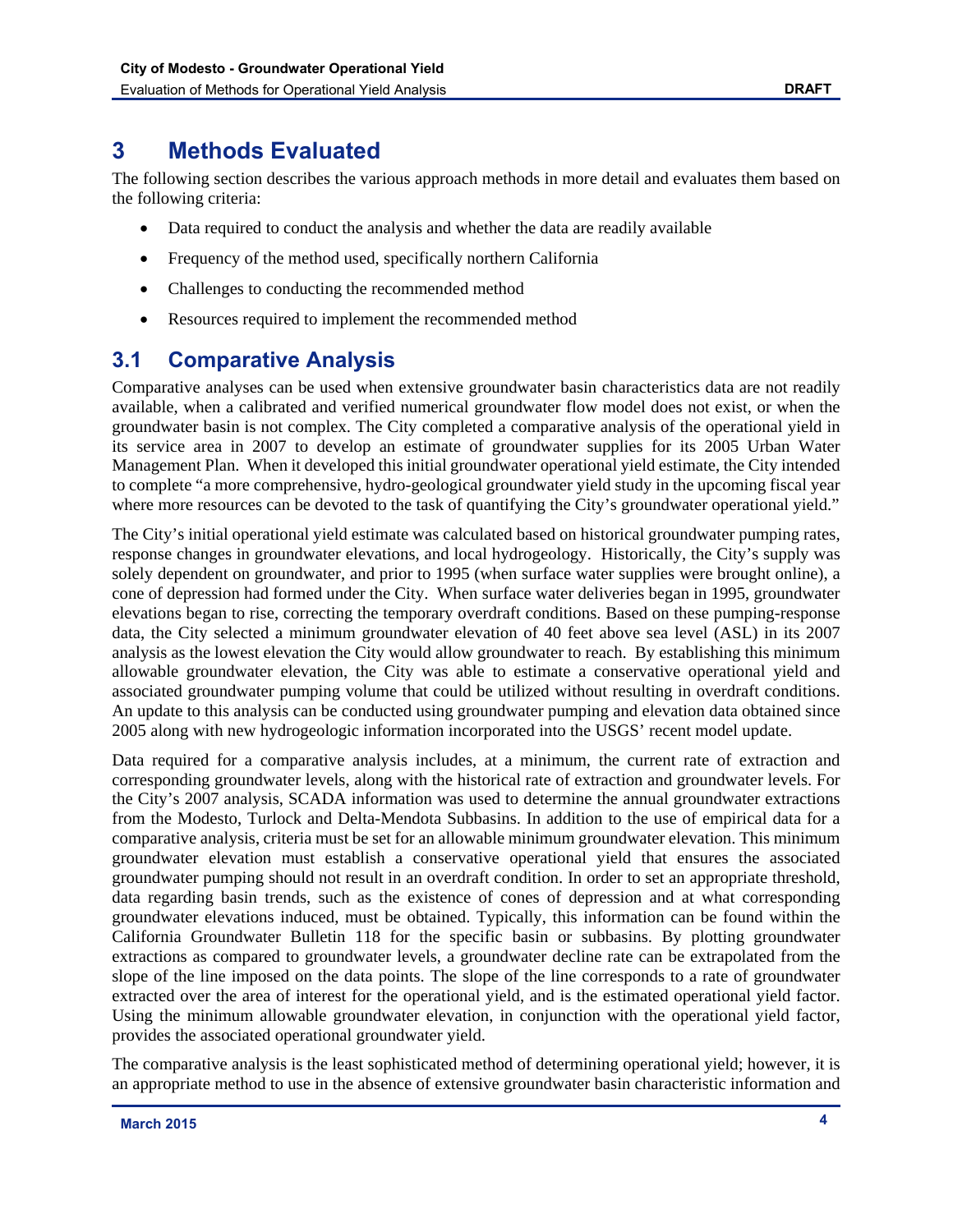pumping data. Calculation of operational yield through this approach does not account for seasonal peak water demands, water quality restrictions, or localized water distribution and pressure issues. It also does not provide information related to growth, so the sophistication of the analysis and outputs are more limited than with a data, modeling or hybrid approach. While a comparative analysis similar to that conducted in 2007 could be used for updating the City's operational yield estimate, more extensive groundwater information has become available over the last eight years to support a more complex data, modeling, or hybrid approach. These new data include additional pumping and groundwater elevation data (since 2005 and including the last three years of groundwater basin drought response) water quality data, subsidence monitoring, updated hydrogeologic data (developed for inclusion in the update to the USGS MODFLOW model) and water budget information. These data will help refine the previously estimated operational yield value because more information is known regarding the stability of the basin and the changes in groundwater elevations relative to changing hydrologic conditions.

## **3.2 Data Approach**

A data approach can be used when a detailed numerical groundwater flow model is not available for the basin. Compared to the other methods discussed herein, a data approach is more sophisticated than a comparative analysis (as it utilizes numerical representations of water budget components), but is typically less sophisticated than modeling and hybrid approaches discussed below. With a data approach, the analytical results will have a higher degree of accuracy, confidence and defensibility – similar to modeling and hybrid approaches, but will lack the operational flexibility and applicability to specific fine-grained areas. Similar to the relative level of sophistication of this approach, the data approach will be more costly to implement than a comparative analysis, but will be less costly (and less time-intensive) than a modeling or hybrid approach.

To estimate operational yield using a data approach, one must first understand the groundwater budget for the groundwater basin or localized area of interest, thus developing what is known as a "conceptual model" of the groundwater basin. DWR's Bulletin 118 (DWR, 2003) defines groundwater budgets as "an analysis of a groundwater basin's inflows and outflows to determine the change in groundwater storage," which is key information for sustainable groundwater management.

An example of inflow and outflow components which make up a groundwater budget for a typical aquifer system are shown in Figure 1.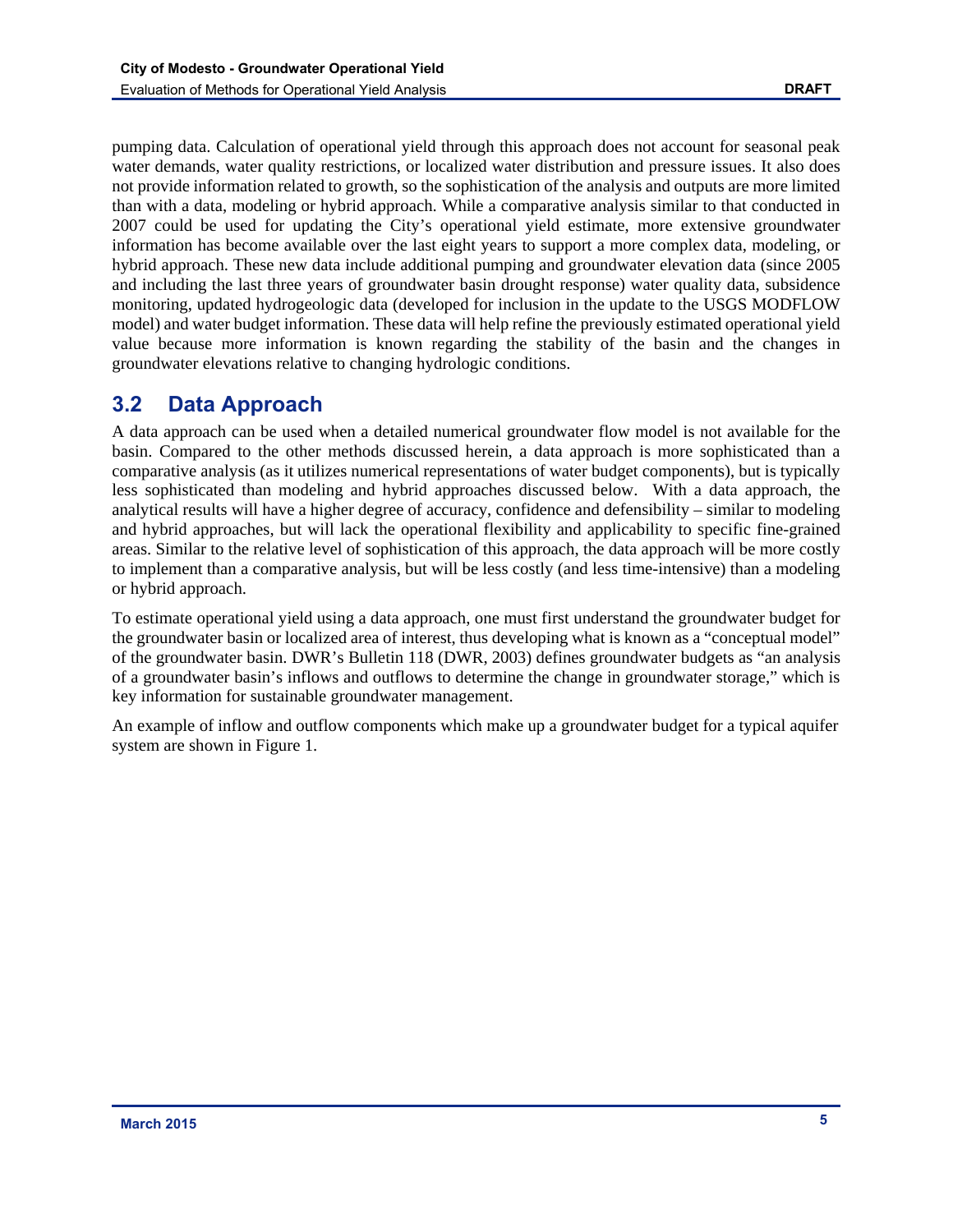



Groundwater budgets are estimated using the following equation:

#### **Inflow (I) – Outflow (O) = Storage Change (** $\Delta S$ **)**

Inflow is calculated by the following:

$$
Inflow (I) = I_{PRCP} + I_{IRR} + I_{STR} + I_{SUB} + I_{AR}
$$

where:

- **IPRCP** = Recharge from precipitation
- $I_{IRR}$  = Recharge from irrigation
- $I_{STR}$  = Groundwater inflow from stream
- $I_{SUB}$  = Subsurface inflow/boundary flow
- $I_{AR}$  = Artificial/other recharge

Outflow is calculated by the following:

#### $\text{Outflow (O)} = \text{O}_{\text{PUMP}} + \text{O}_{\text{SUB}} + \text{O}_{\text{STR}} + \text{O}_{\text{ET}}$

where:

- O<sub>PUMP</sub> = Groundwater pumping (the operational yield estimate being derived)
- $\bullet$   $\mathbf{O}_{\text{SUB}}$  = Subsurface outflow
- $\bullet$   $\mathbf{O}_{STR}$  = Groundwater outflow to stream
- $\bullet$   $\mathbf{O}_{ET}$  = Evapotranspiration (ET) by phreatophytes/other outflow

The resulting storage change from the difference in inflows and outflows can also be thought of as the change in volume of groundwater in the saturated zone as indicated by changes in groundwater levels. By defining and understanding all the input and outputs to and from the groundwater basin, and evaluating the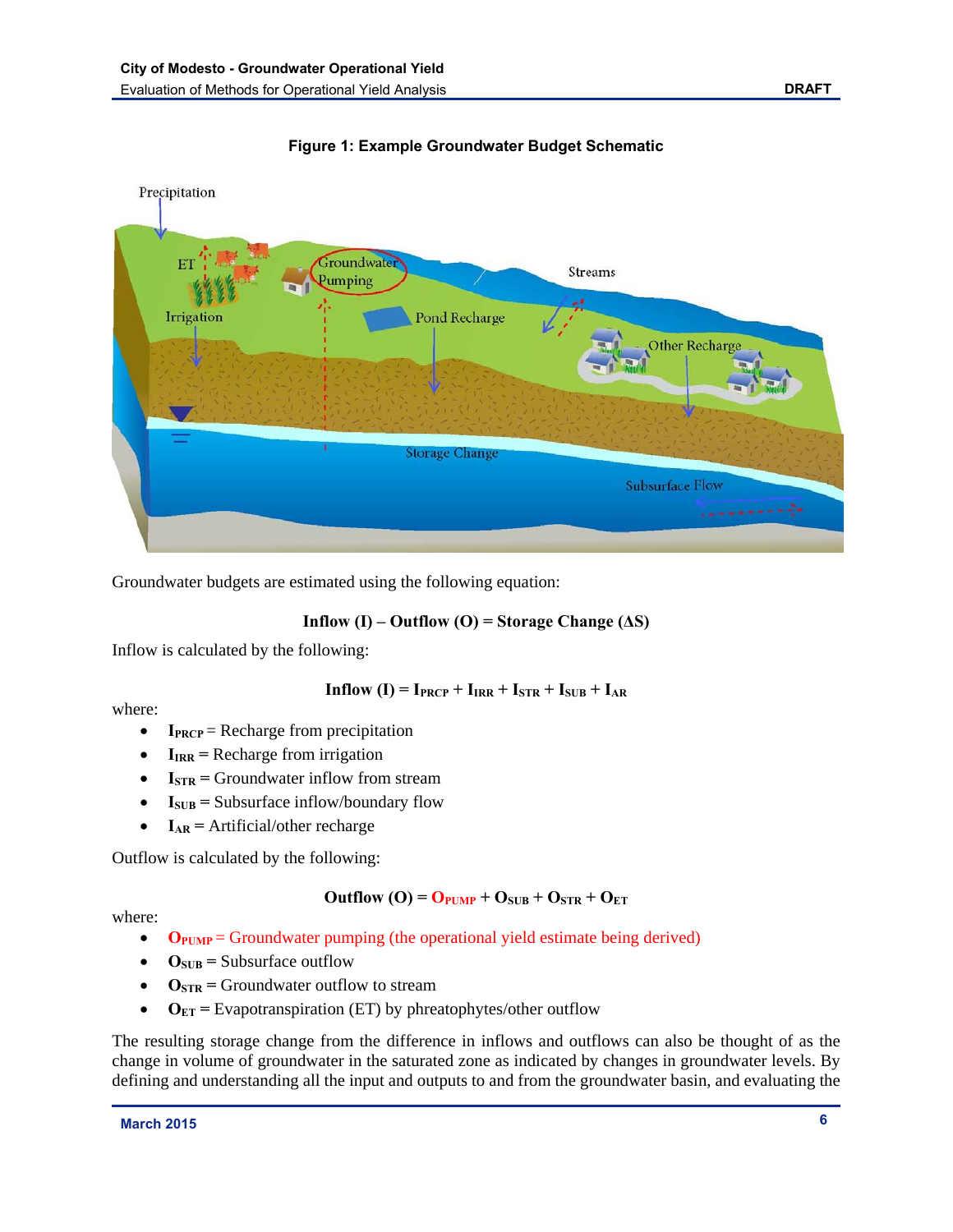resultant long-term groundwater basin storage changes (as reflected in long-term groundwater level changes), one can derive the total groundwater pumping quantity to set as the appropriate operational yield and thereby balance the equation (to show, on average, no long-term groundwater level declines or increases).

There are numerous challenges in estimating the components of the groundwater budget. Some of the more challenging parameters to estimate are as follows:

**Boundary Conditions.** The Modesto and Turlock groundwater subbasins are just that, interconnected groundwater areas with no discernable groundwater no-flow boundary (such as defines a groundwater basin). Without barriers to flow at the boundaries of the subbasin, conditions within the basin can be affected by inflow from or outflow to neighbor subbasin operations in response to changing conditions (i.e. pumping) outside of the area of study. Additionally, representing the influence of hydrologic boundaries such as the Tuolumne River (and associated changes in river head) on the study area may be lost in the broader scale of the analysis.

**Subsurface Flow.** Without distinct flow boundaries, subsurface flow into and out of the subbasin is challenging to account for accurately, and subbasin extraction can have out-of-basin effects. If the operational yield is not conservative enough, groundwater levels in neighboring subbasins could have detrimental impacts and result in an unreasonable estimate of available groundwater resources.

**Pumping/Extraction.** For the City's previous (2007) yield analysis, SCADA data were relied upon to provide the estimate of groundwater pumping within the area of interest. While the City wells are metered and monitored, there are numerous private domestic and agricultural wells that have unknown locations and undocumented pumping practices. While estimates can be developed using Census data assumptions and land use data for irrigation estimates, it is difficult to estimate the total pumping within the basin with a high-degree of accuracy.

**Inflow/Outflow to Surface Waters.** Surface water courses vary in flow throughout the year which corresponds to a change in the amount of groundwater inflow and outflow to streams. Without a network of measurements across seasonal and year-types, measuring surface water inflow and outflow to the groundwater basin is also difficult to estimate accurately.

Table 2 summarizes the data elements and their corresponding budget equation component required to develop an overall groundwater budget to allow extraction of the appropriate groundwater pumping estimate.

Past studies may contain data or analyses that can support the development of the groundwater budget or may contain groundwater budgets that were developed previously. In addition to past studies, sources of information to obtain groundwater budget elements may include the following:

- DWR Studies/Reports
	- o Bulletin 118
	- o California Water Plan
	- o Detailed Analysis Units (DAUs)
- Local Agencies, Cities and Counties
- Groundwater Model Reports
	- o DWR C2VSim Model
		- o USGS CVHM Model
	- o Regional and Local Models
- USGS Scientific Investigation Reports and Circulars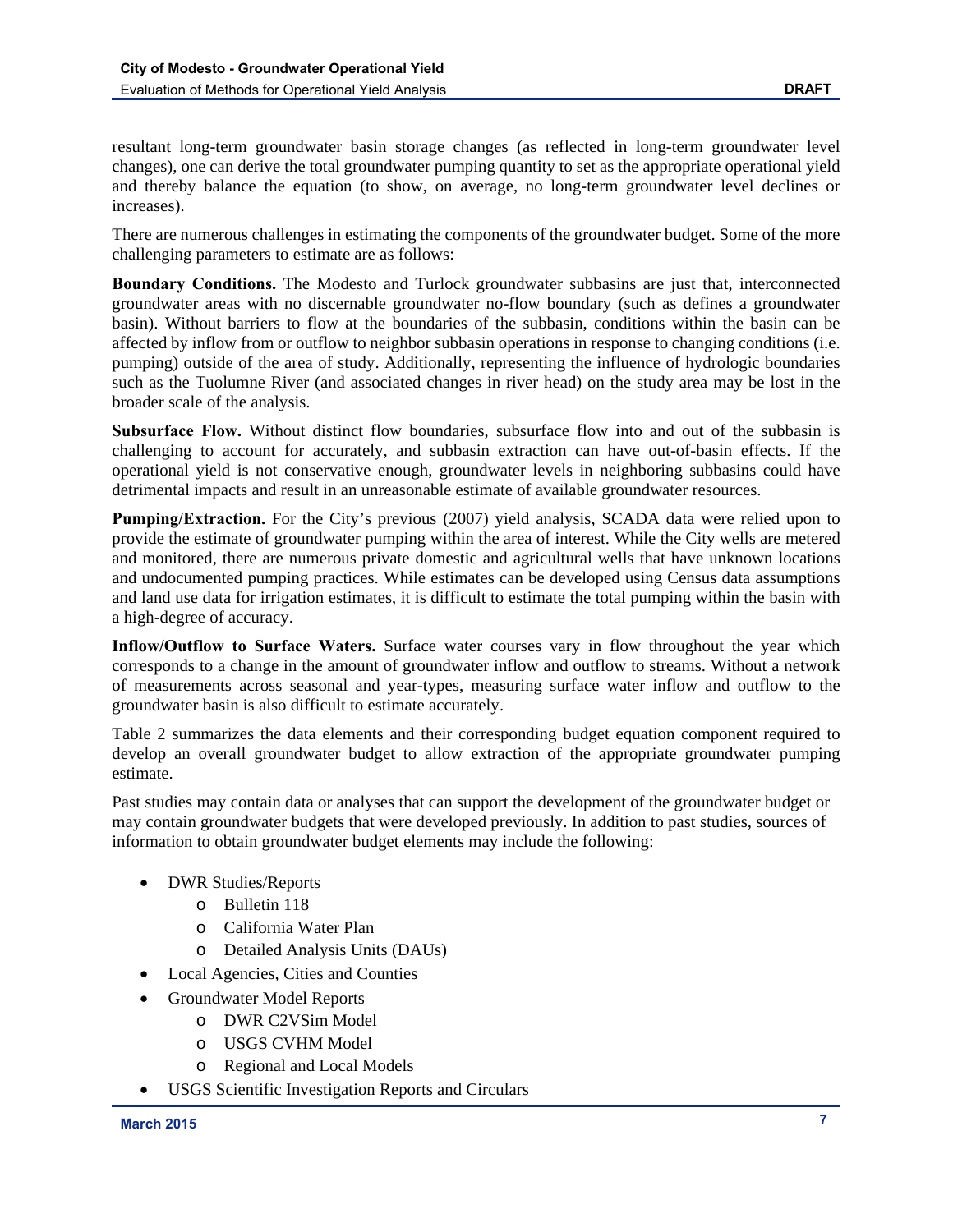- California Division of Mines and Geology
- Universities/Academic Organizations
- Professional Organizations (i.e. Groundwater Resources Association of California)
- Non-Governmental Organizations (NGOs)

For more information on developing groundwater budget components, the following references provide useful context:

- DWR's Bulletin 118 (DWR, 2003)
- USGS Circular 1186, "Sustainability of Groundwater Resources" (Alley W.M., Reilly T.E., Franke O.L., 1999)
- USGS Circular 1308, "Water Budgets: Foundations for Effective Water-Resources and Environmental Management" (Healy, R.W., Winter, T.C., LaBaugh, J.W., and Franke, O.L., 2007)
- *Estimating Groundwater Budget* by Richard W. Healy (Healy, 2010)
- The National Research Flagship of Australia's report "Recharge and Discharge Estimation in Data Poor Areas" (Leaney F, Crosbie R, O'Grady A, Jolly I, Gow L, Davies P, Wilford J and Kilgour P., 2011)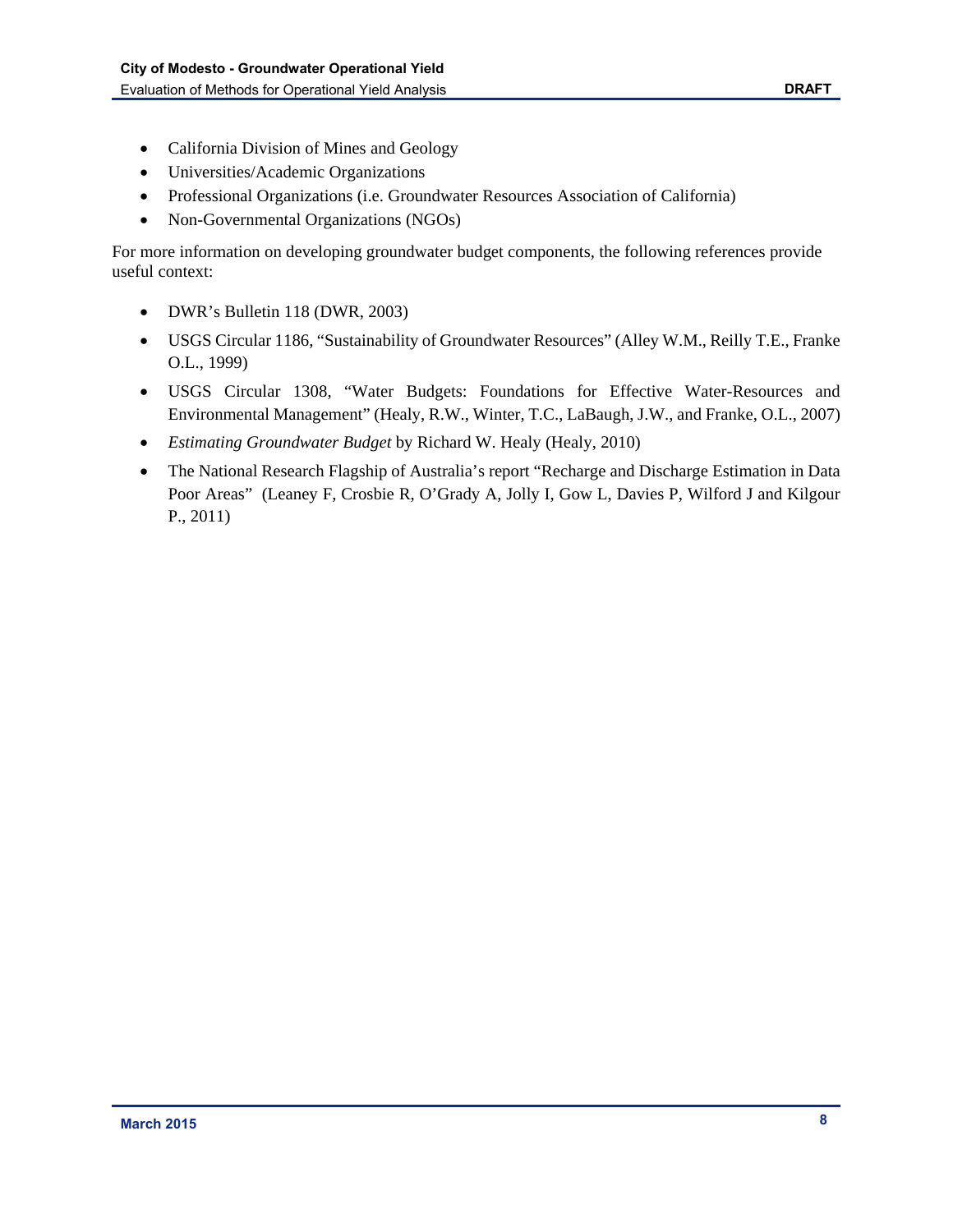|                                     |                                                     | <b>Data Needed</b>         |                 |            |          |          |                                      |                      |                                       |                              |                         |
|-------------------------------------|-----------------------------------------------------|----------------------------|-----------------|------------|----------|----------|--------------------------------------|----------------------|---------------------------------------|------------------------------|-------------------------|
| <b>Groundwater Budget Component</b> | Is this applicable to your area                     | Aquifer<br>Characteristics | <b>GW Level</b> | GW Pumping | Rainfall | Land Use | Surface Water<br>version<br>Delivery | Stream/Canal<br>Flow | <b>Characteristic</b><br>Stream/Canal | Artificial/Other<br>Recharge | Soil<br>Characteristics |
| <b>Inflow Components (I)</b>        |                                                     |                            |                 |            |          |          |                                      |                      |                                       |                              |                         |
| <b>IPRCP</b>                        | Recharge from Precipitation                         |                            |                 |            |          |          |                                      |                      |                                       |                              |                         |
| $I_{IRR}$                           | Recharge from Irrigation<br>(agriculture and urban) |                            |                 |            |          |          |                                      |                      |                                       |                              |                         |
| <b>I</b> <sub>STR</sub>             | Groundwater Inflow from Stream                      |                            |                 |            |          |          |                                      |                      |                                       |                              |                         |
| <b>I</b> sub                        | Subsurface Inflow/Boundary Flow                     |                            |                 |            |          |          |                                      |                      |                                       |                              |                         |
| <b>L</b> AR                         | Artificial/Other Recharge                           |                            |                 |            |          |          |                                      |                      |                                       |                              |                         |
| <b>Outflow Components (O)</b>       |                                                     |                            |                 |            |          |          |                                      |                      |                                       |                              |                         |
| OPUMP                               | <b>Groundwater Pumping</b>                          |                            |                 |            |          |          |                                      |                      |                                       |                              |                         |
| O <sub>SUB</sub>                    | Subsurface Outflow                                  |                            | ✓               |            |          |          |                                      |                      |                                       |                              |                         |
| OSTR                                | Groundwater Outflow to Stream                       |                            |                 |            |          |          |                                      |                      |                                       |                              |                         |
| O <sub>ET</sub>                     | ET/Other Outflow                                    |                            |                 |            |          |          |                                      |                      |                                       |                              |                         |
| Storage Change (AS)                 |                                                     |                            |                 |            |          |          |                                      |                      |                                       |                              |                         |
| $\Delta S$                          | Change in Storage                                   |                            |                 |            |          |          |                                      |                      |                                       |                              |                         |

#### **Table 2: Groundwater Budget Data Elements**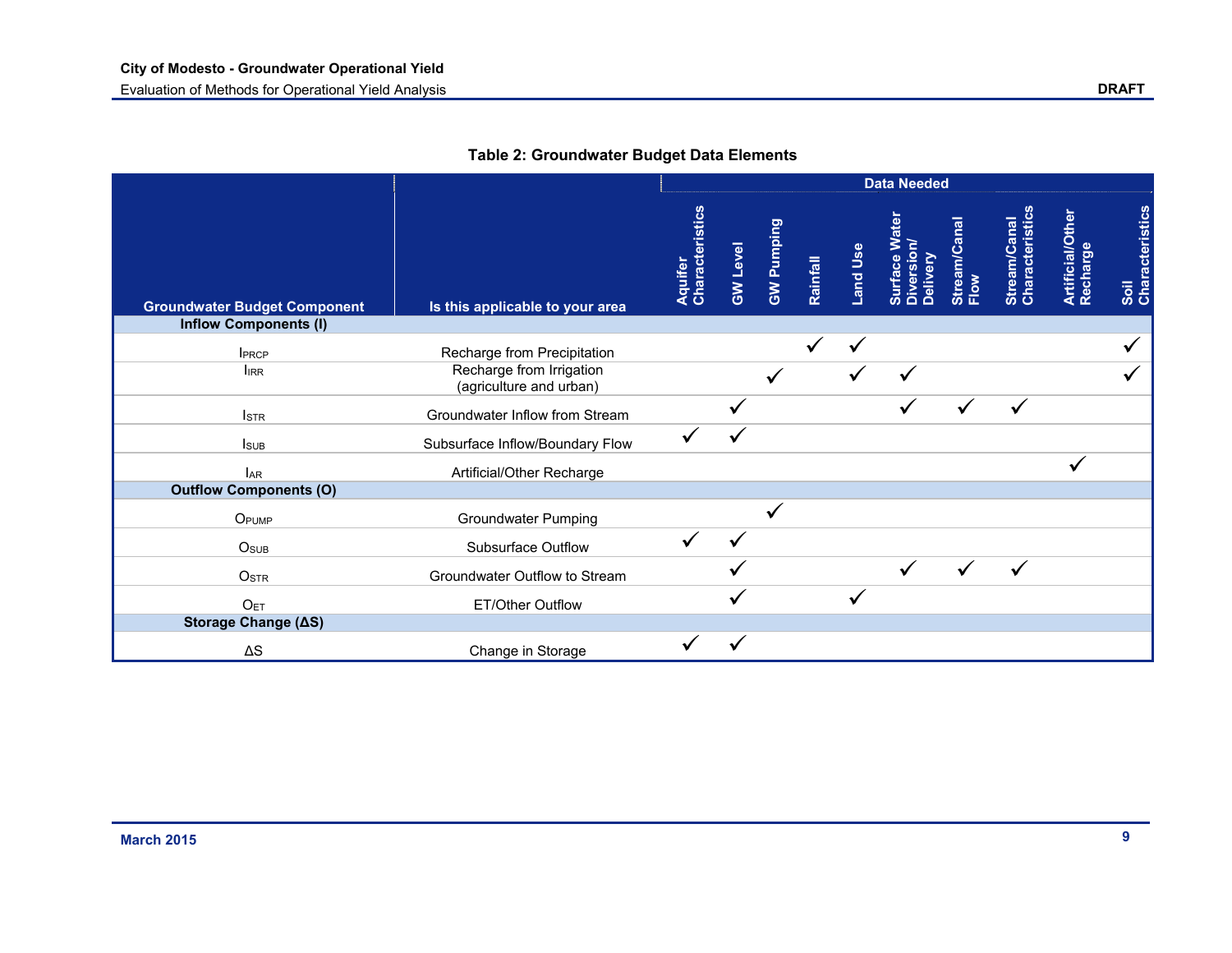### **3.3 Modeling Approach**

Some groundwater basins in California already have numerical groundwater models developed. If such a model is available, it can be used to develop a groundwater budget and hence an operational yield estimate. Additionally, the model can be used to evaluate changes to this operational yield value under a variety of hydrologic conditions to provide either a more conservative average or range of values to be used. If the numerical model report includes a groundwater budget table and the boundary of the model can be matched with the boundary of the specific area being evaluated for the operational yield evaluation, the model results can be used directly either with or without modification or updates to the existing model. If a groundwater budget table is not included in the model documentation, post-processing of model results must be conducted to develop the groundwater budget.

Compared to the other methods discussed in this TM, a modeling approach is more sophisticated than comparative analysis and data approaches, but less sophisticated than a hybrid approach, which includes extensive data evaluation and comparison in addition to modeling. As noted in the Data Approach section, the output of a modeling analysis will have a high degree of accuracy, confidence and defensibility. Additionally, modeling approaches provide the highest degree of operational flexibility and can be widely applied both to regional and specific fine-grained areas. However, a modeling approach, along with the hybrid approach, is the most costly and time-consuming approach to implement. Part of this cost is the staff time required to bring staff up-to-date on the model structure and interfaces, and the time required to understand the model's sensitivity to various parameters, including the hydrologic impacts of microstratigraphy.

Popular numerical groundwater models include the following:

**IWFM** – Includes a Groundwater Budget table providing a time series of budget components for the simulation period, by model subregion. The Z-Budget postprocessor extracts water budget components out of model results for any area of the model.

**MODFLOW** - Zone Budget postprocessor extracts water budget components out of the model results.

**MicroFEM** - Water Balance postprocessor extracts water budget components out of the model results

The City anticipates having access in the near future to the U.S. Geological Survey (USGS) Modesto Regional MODFLOW model. This model covers most of the Modesto and Turlock subbasins plus small areas of the East San Joaquin, Delta-Mendota and Merced groundwater subbasins. The Modesto Regional Model was recently updated, therefore the Zone Budget would be an appropriate approach, using the postprocessing tool for this assessment. The model boundary is the basin, however, the model can be discretized to replicate the specific area of the basin (the City's contiguous water service area and sphere of influence) which is the focus of the operational yield estimate.

### **3.4 Hybrid Approach**

A hybrid approach to developing yield estimates utilizes a combination of numerical and analytical methods to estimate yield. Compared to the other methods discussed in this TM, the hybrid approach is the most sophisticated method evaluated. This method provides the highest degree of flexibility, accuracy, and applicability, but also bears the greatest cost of all the methods described herein.

For example, such an approach would use an existing groundwater model to provide larger, basin-wide values for the various water balance components, and then use an analytical approach to apply this on a regional or local basis. This is one method for using more readily-available numerical data from an existing,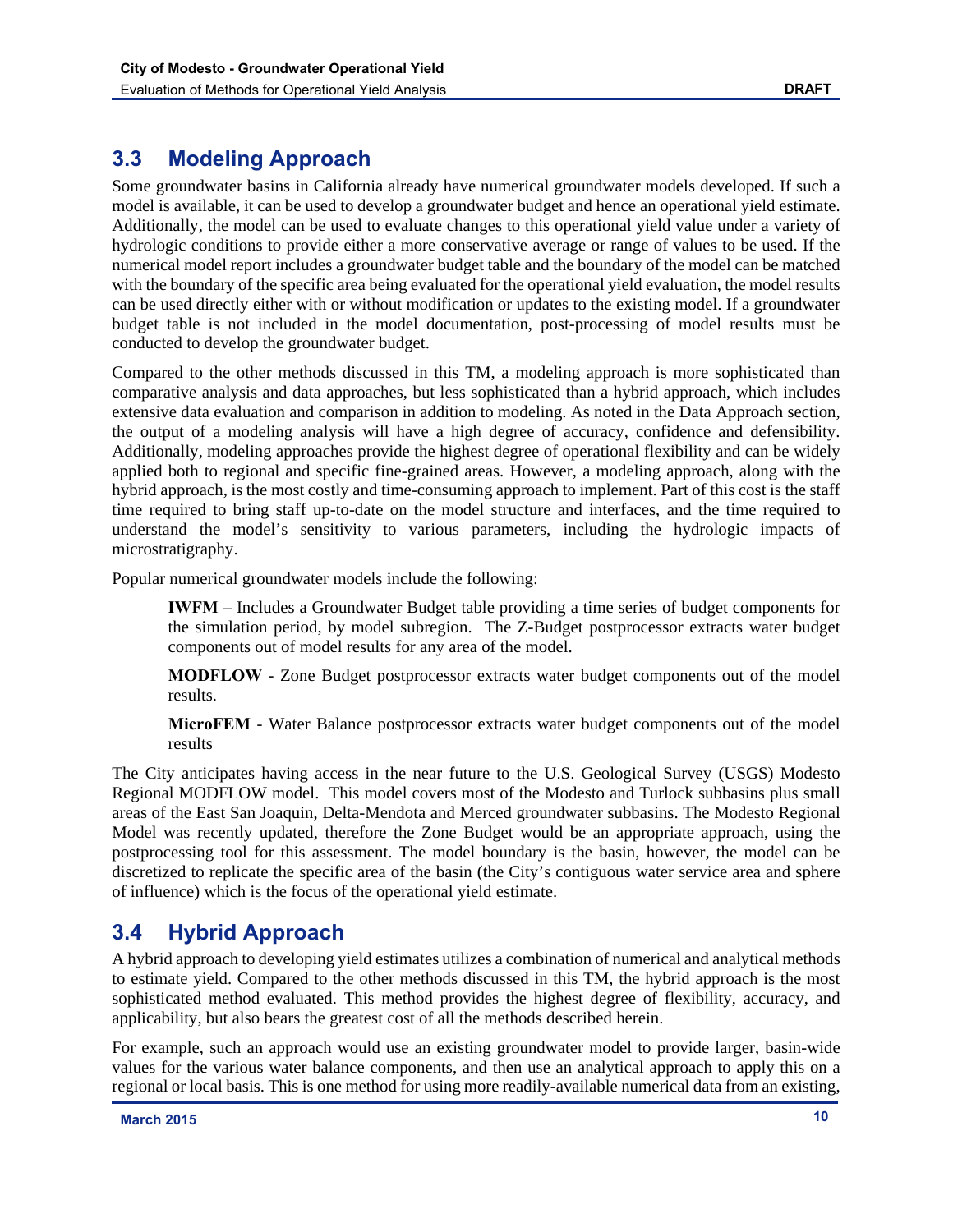regional groundwater model, without the associated costs of discretizing the elements in the area of interest into a finer grid mesh to achieve more locally-based results. The scaled-down localized results can be compared to historical data to 'truth-check' the results for reasonableness. This approach can also be used where a numerical model is available but out of date. Rather than update and recalibrate the entire groundwater model, the existing model is used with appropriate assumptions and the results cross-checked against existing historical data for accuracy. A second version of this method is to use the larger regional model to establish boundary conditions for a second, discretized model used to simulate local conditions.

### **3.5 Summary of Approach Methods**

A summary of evaluation criteria are shown in Table 3. A flow chart describing a logic process for the selection of alternative methods is presented in Figure 2. Methods were ranked based on criteria listed in Table 3. The highest ranking method (Rank  $= 1$ ) is the hybrid approach, which combines modeling with data analysis and comparison of historical data.



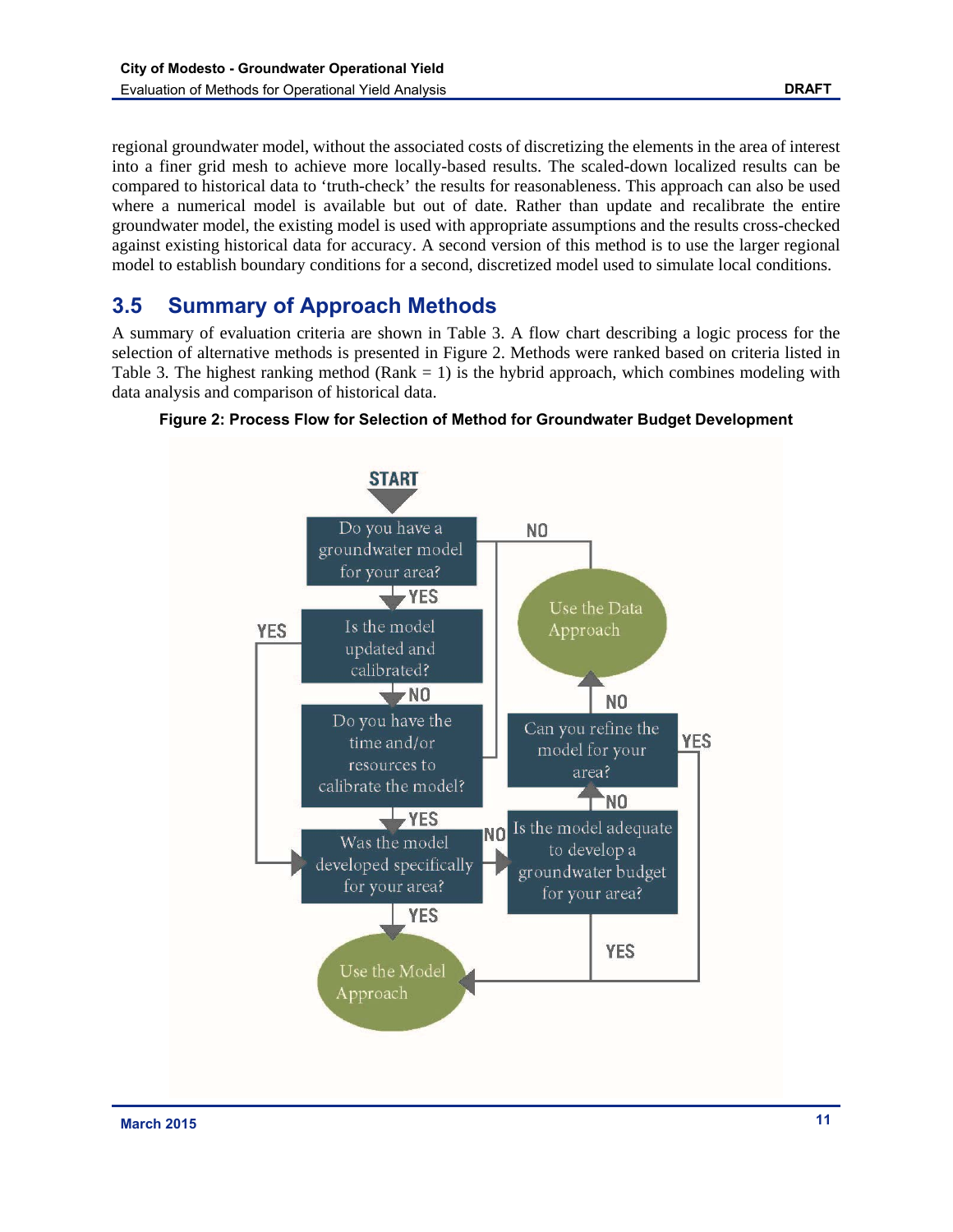#### **Table 3: Evaluation of Approaches to Operational Yield Analysis**

| <b>Approach</b><br><b>Method</b> | <b>Data Required to Conduct the</b><br><b>Analysis and Availability</b>                                                                                                                                                   | <b>Frequency of Use of</b><br><b>Method</b>                        | <b>Challenges</b>                                                                                                                                                                                                                                                                                                                                                                                             | <b>Resources Needed to</b><br><b>Implement</b>                                                                                                                | <b>Ranking</b> |
|----------------------------------|---------------------------------------------------------------------------------------------------------------------------------------------------------------------------------------------------------------------------|--------------------------------------------------------------------|---------------------------------------------------------------------------------------------------------------------------------------------------------------------------------------------------------------------------------------------------------------------------------------------------------------------------------------------------------------------------------------------------------------|---------------------------------------------------------------------------------------------------------------------------------------------------------------|----------------|
| Comparative<br>Analysis          | Updated pumping estimate<br>$\bullet$<br>(present and historical)<br>Updated water levels<br>$\bullet$<br>(present and historical)<br><b>AVAILABLE</b>                                                                    | Used when data are<br>limited and no model<br>is available         | Not representative of complex<br>systems. Assumes data points are<br>under normal hydrological<br>conditions.                                                                                                                                                                                                                                                                                                 | Staff level resource to<br>identify data sources<br>and conduct analysis,<br>senior level review                                                              | Δ              |
| Data Approach                    | Soil<br>$\bullet$<br>Topography<br>Hydrology<br>Climate<br>Land Use<br>$\bullet$<br>Basic aquifer characteristics<br>Groundwater elevation data<br>Groundwater extraction<br>$\bullet$<br>data<br><b>MOSTLY AVAILABLE</b> | Common in non-<br>complex basins with<br>available data            | Extensive data needs<br>$\bullet$<br>Complex calculations and hard<br>$\bullet$<br>to update as new data are<br>developed<br>Challenging to capture<br>$\bullet$<br>underflow accurately<br>No functionality to run scenarios<br>$\bullet$<br>to adjust parameters or conduct<br>sensitivity analysis (not<br>dynamic)<br>Hard to limit to a localized<br>$\bullet$<br>area/portion of a groundwater<br>basin | Staff level resource to<br>identify data sources<br>and conduct analysis,<br>senior level review                                                              | 3              |
| Modeling<br>Approach             | Existing numerical model<br>$\bullet$<br>Post-processing tool<br><b>AVAILABLE</b>                                                                                                                                         | Most common if a<br>numerical<br>groundwater model is<br>available | Model data needs to be<br>$\bullet$<br>current/representative<br>Model updates can require<br>$\bullet$<br>extensive data and time to<br>incorporate appropriately                                                                                                                                                                                                                                            | Requires staff level with<br>modeling knowledge to<br>run post-processing<br>software to extract<br>groundwater budget<br>elements and senior<br>level review | $\overline{2}$ |
| Hybrid<br>Approach               | Partial data set from Data<br>$\bullet$<br>Method<br>Existing numerical model<br>$\bullet$<br><b>MOST AVAILABLE</b>                                                                                                       | Relatively frequent<br>where a numerical<br>model is out-of-date   | Requires both data analysis and<br>modeling components. Also requires<br>historical information for comparative<br>analysis.                                                                                                                                                                                                                                                                                  | Same as Modeling<br>Approach                                                                                                                                  |                |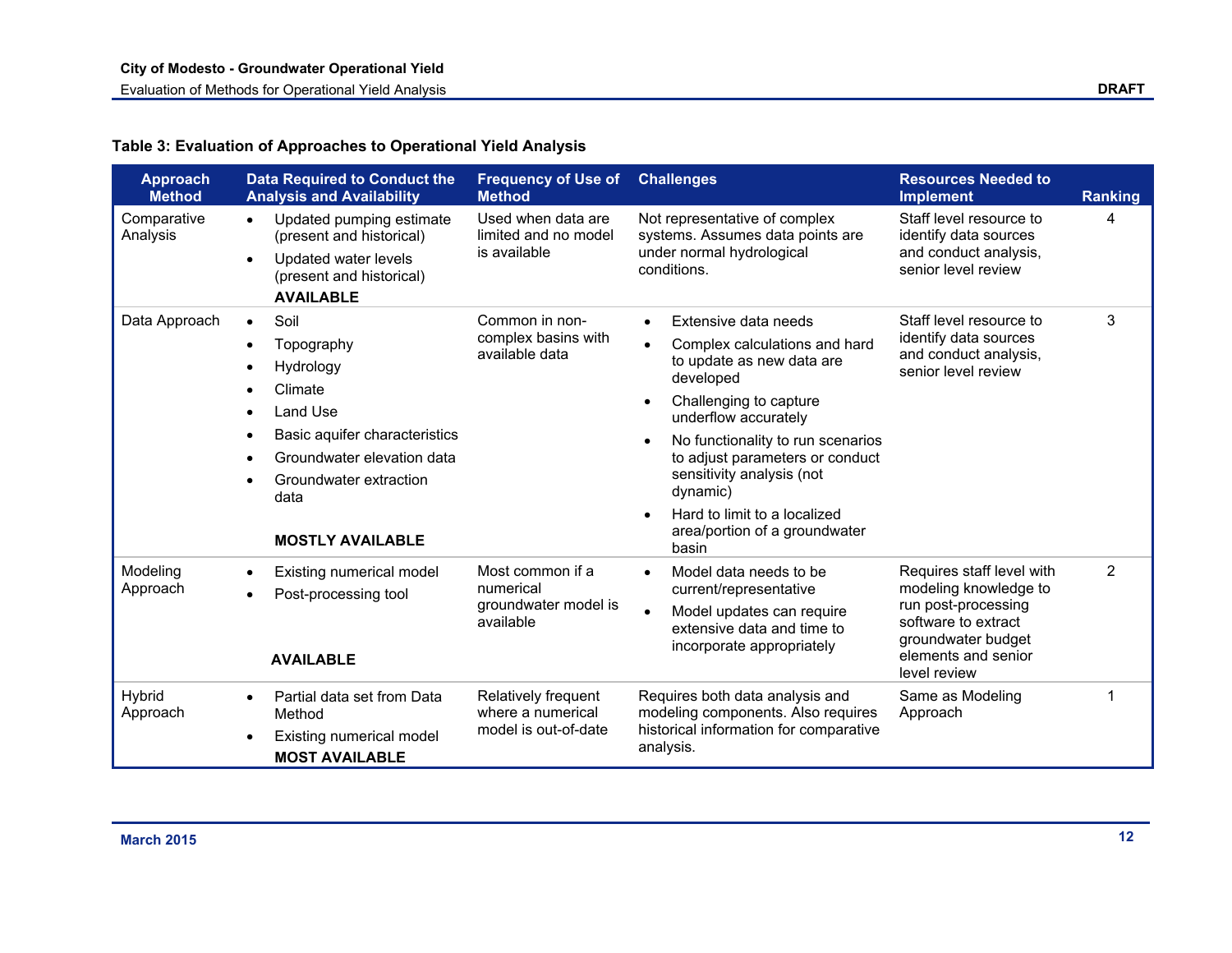# **4 Findings and Recommendations**

Findings from research indicate there are four categories of industry-standard operational yield estimation methods. These categories are:

- Comparative Analysis
- Data Approach
- Model Approach
- Hybrid Approach

When an existing numerical groundwater model is available for a groundwater basin, the most common method for yield development is to utilize the groundwater model. Extracting groundwater budget information from a model can be done using post-processing software, particularly with respect to modifying the modeled study area to better match the localized study area of concern. Utilizing a Modeling Approach allows for flexibility in running various pumping scenarios, modifying groundwater budget variables in the model to determine the sensitivity to parameters, and taking a real-time look at how various pumping ranges effect groundwater flow conditions such as subsurface flow, groundwater levels, etc.

It is recommended that the City complete their operational yield analysis using either the Modeling or Hybrid Approaches, depending on the level of effort budgeted for this evaluation and the availability of the USGS MODFLOW model. The basis for this selection is that the City has access to a recently updated and re-released USGS MODFLOW model. The City can utilize the water budget information that has been developed by the USGS, a third party which has been subject to rigorous quality assurance and quality control, and which will provide the most comprehensive look at the data input parameters available. These data can then be used with an analytical method to downscale and better match the boundary of the Modesto Sphere of Influence (or other study area), or the model grid itself can be discretized to provide more refined estimates of water balance components for the proposed study area, or both.

Additionally, by using the USGS MODFLOW model, the City can run multiple pumping scenarios to determine the appropriate operational yield threshold, and also evaluate the potential impacts of pumping certain well clusters more or less, as it relates to the potential creation of localized cones of depression. After running scenarios and extracting the operational yield estimate, the City can then compare the model outputs with historical water levels and pumpage, thus conducting a hybrid analysis as a final check. In summary, the tasks for this hybrid approach and their level of effort is shown in Table 4. However, it should be mentioned that what neither of these methods addresses is the issue of delivered groundwater quality, and the potential water quality impacts which would result from these various groundwater management scenarios.